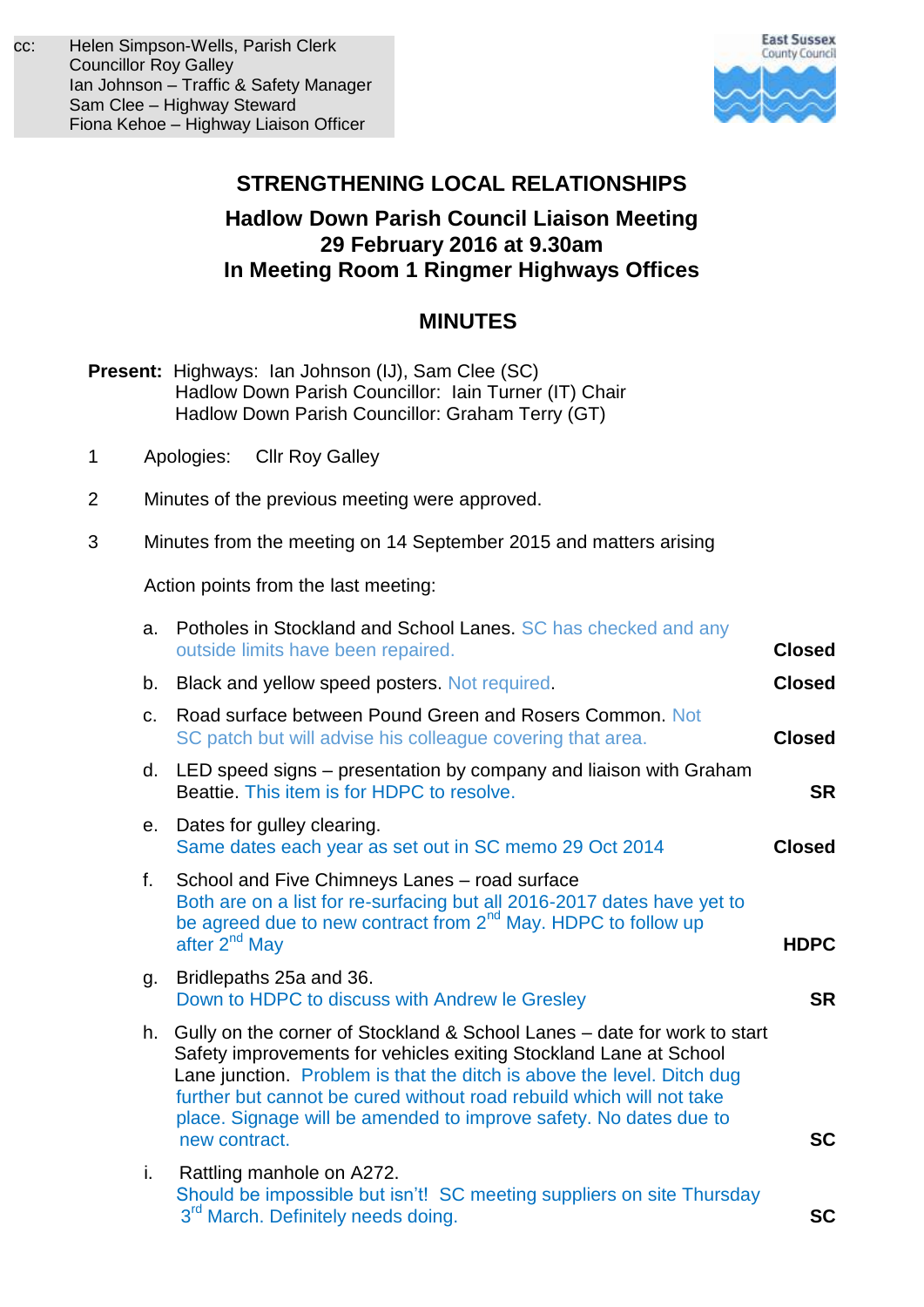| j. | Accident record at Junction of A272 and A267.<br>Checked and found to be no worse than other junctions. Only personal<br>injury records are kept. Improvements to this junction have been made<br>over the years | <b>Closed</b> |
|----|------------------------------------------------------------------------------------------------------------------------------------------------------------------------------------------------------------------|---------------|
| k. | Speeding on A272 between Buxted and Hadlow Down.<br>We can raise this as a specific request to Highways but it will be on<br>a long list of similar requests.                                                    | <b>SR</b>     |
| L. | Safety improvements on A272 by the Toll.<br>The site has been visited separately with Sussex Police and Road<br>Safety Team and there are no improvements that could realistically<br>be carried out.            | <b>Closed</b> |
| m. | Give way sign at the top of Tinkers Lane.<br>It is believed that this has been dealt with.                                                                                                                       | <b>Closed</b> |
| n. | Missing directional sign by Pippins Nursery.<br>On list. No dates available.                                                                                                                                     | <b>SC</b>     |
| 0. | Inspection cover near Five Chimneys Cottage<br>Done                                                                                                                                                              | Closed        |
|    |                                                                                                                                                                                                                  |               |

4. Dog Kennel Lane – to arrange site meeting between resident, Parish Council and ESCC Highways to discuss concerns. Site meeting held with resident. Some items have been dealt with. Other items will be actioned if and when funding becomes available. **SC**

5. Flooding:

 a. Main Road at the junction with Tinkers Lane & the impact this is having to the side of the road in Tinkers Lane (479168, 460343) Issue is that one of the gulleys empties into the field to the north and as soon as the field floods water and debris are forced through the pipe onto the road. ESCC are trying to find a solution. **SC**

- b. Mayfield Flats. Heathfield Highway Steward issue. Heathfield PC have raised with Highways and will chase. **SC**
- c. Riverside (738011) Email on its way. First stage is to ditch road and property, piping under gateway, and see if that cures problem. **SC**
- d. Junction of A267 and A272. No flooding has been seen there. **Closed**

#### 6. Dates for gully clearing (569562, 428941) No dates are known yet but are unlikely to be changeable.

- 7. Costain contract and its impact on SLR meetings The contract builds in SLR meetings so there is no change. In fact it is likely the same people from ESCC will be involved. **Closed**
- 8. Planned re-surfacing work for 2016/2017. No details until after 2<sup>nd</sup> May **IT**